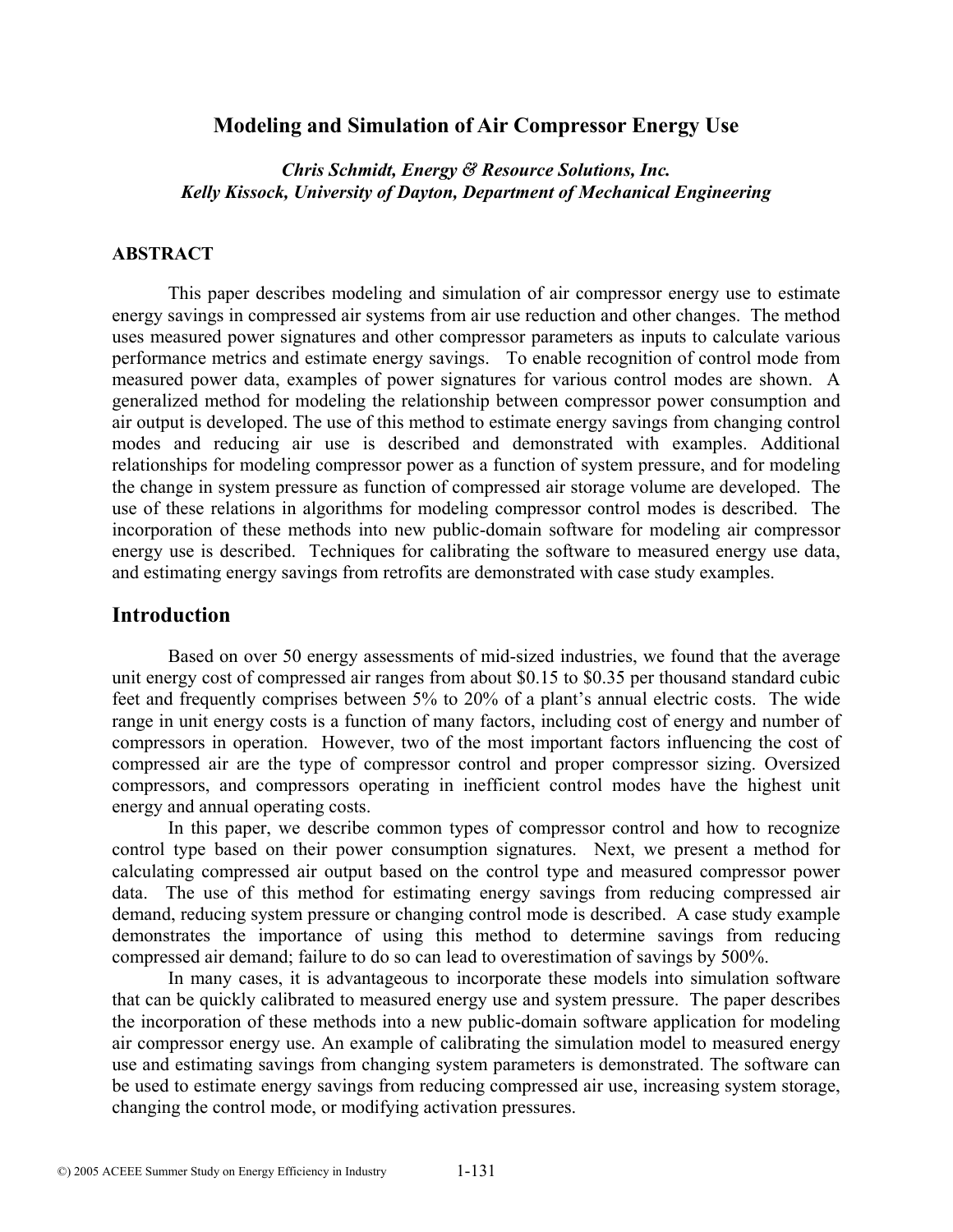# **Power Characteristics of Common Control Modes**

Compressor controls seek to maintain the compressed air discharge pressure within a specified range while the compressor plant is subject to variable rates of compressed air demand. The six most common types of compressor control modes for small reciprocating and rotary air compressors are start/stop, load/unload, inlet modulation, auto-dual, variable displacement and variable speed control (Compressed Air Challenge, 2002). Multiple case studies and analyses for each control mode and their measured power signatures are presented in detail in a previous paper, Schmidt and Kissock (2003), which is the foundation for this paper. For the purposes of this paper, we simply present an example for both load/unload and modulation control, which are the most common control modes found on rotary compressors. We have chosen not to deal with large reciprocating or centrifugal compressors in this paper because they are different machines.

## **Load/Unload Control**

Load/unload control generates a distinctive step like power signature, drawing between 105% to 115% of rated power when loaded and between 20% and 60% of full-load power when unloaded. The unloaded power draw depends on many factors, including blowdown settings and cycle time. The energy efficiency of a compressor in load/unload mode depends on the total amount of time the compressor operates unloaded and the power draw during the unloaded part of the cycle. Figure 1 shows a typical power signature for a compressor in load/unload control.

## **Inlet Modulation Control**

Inlet modulation control generates a distinctive power signature that varies continuously from 65% to 75% of full-load power at virtually no load up to about 105% to 115% of rated power at full load. As with load/unload compressors, the operating efficiency varies significantly with load. At relatively high loads, the energy penalty for operating with inlet modulation control compared to load/unload control is small; however it increases as the load declines relative to compressor capacity. At relatively high loads, the energy penalty for operating with inlet modulation control compared to load/unload control is small; however it increases as the load declines relative to compressor capacity. Figure 1 (below right) shows a typical power signature for a compressor in inlet modulation control.

**Figure 1. Power Signatures of Rotary Compressor in Load/Unload Control (Left) and Inlet Modulation Control (Right) – Examples from Schmidt and Kissock (2003)** 

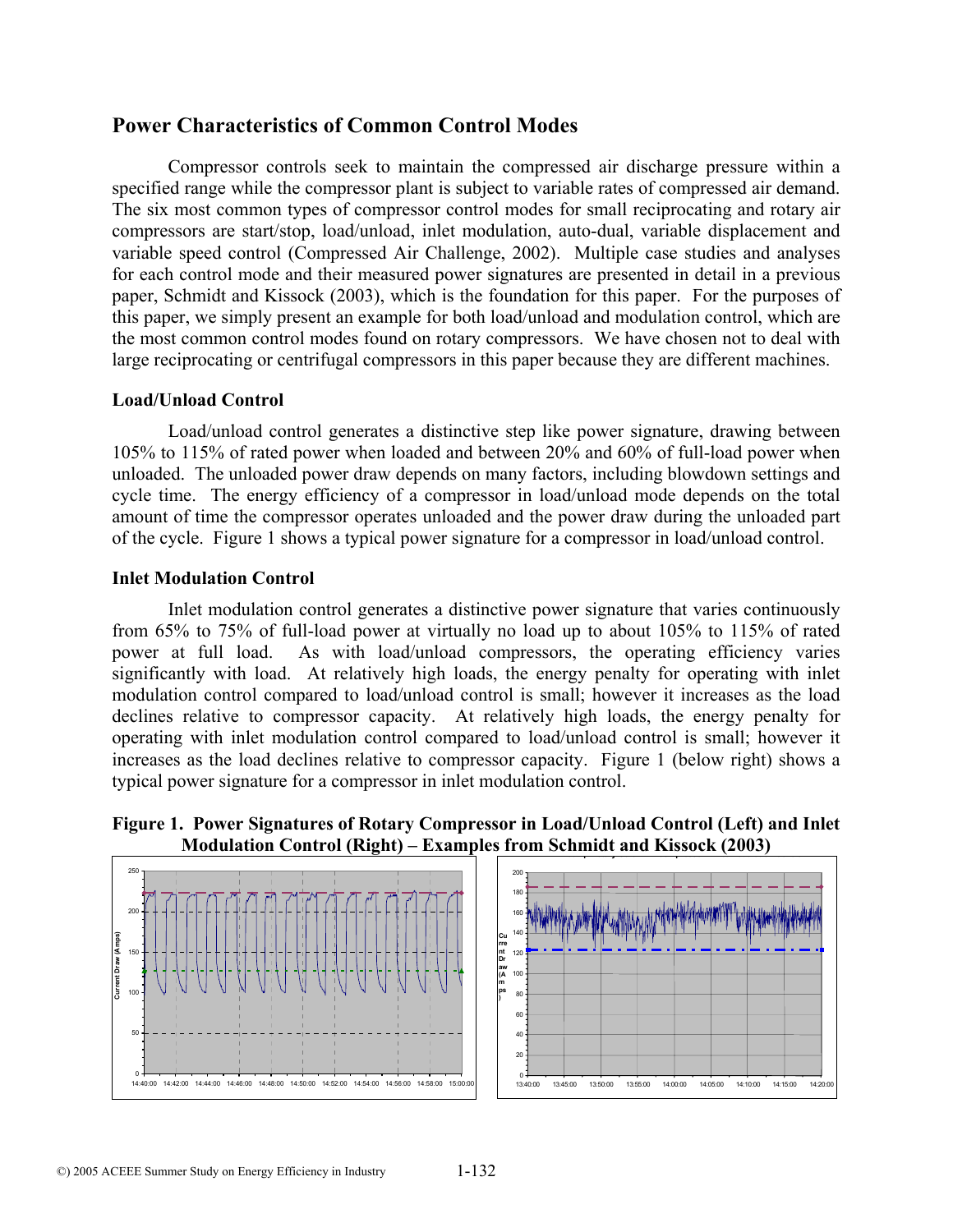# **Modeling the Relationship Between Air Compressor Power and Output**

The relationship between air compressor power and compressed air output for a specific compressor depends on the size of the compressor; large compressors generate more compressed air but also require more power. However, this relationship can be generalized by dividing both power and output by their peak values, to generate fraction full-load power (FP) and fraction rated capacity (FC). The generalized relationship between fraction full-load power (FP) and fraction rated capacity (FC) is independent of the compressor size, but depends on the type of compressor control. Fraction full-load power (FP) and fraction rated capacity (FC) for the control modes described above are plotted in Figure 2.

These relations are derived from data compiled from various sources including Compressed Air Challenge materials (CAC, 2002), Air Master+ software (Washington State University, 2000), manufacturer's literature, and our measurements and observations from over 50 compressed air systems analyses. The lines in Figure 2 are drawn as continuous functions since average fraction of compressed air output, FC, can be derived from the average fraction power, FP, over a time interval.

 **Figure 2. Fraction of Full-Load Power versus Fraction of Full-Load Compressed Air Output for Typical Reciprocating and Rotary Air Compressors Based on Type of Control** 



In all cases, compressed air output is greatest when the motor is fully loaded. At full load, most rotary screw and reciprocating compressors generate about 4.2 scfm per brake horsepower delivered by the motor. However, as the demand for compressed air declines, the power requirement of the compressor depends on the type of control. Inlet-modulation control has the lowest part-load efficiency because it requires the greatest fraction of full-load power per compressed air output. Start/stop control has the highest part-load efficiency because it requires the least fraction of full-load power per compressed air output. Part-load efficiency is important since most air compressors are sized for the peak load, which generally occurs infrequently, and thus run at part load most of the time.

The relationships in Figure 2 between fraction full-load power (FP) and fraction rated capacity (FC) are all shown as linear functions for generalization. Using the linear generalization, the relationship for each control type can be modeled using Equation 1 below. However, in reality most of the functions for each control type vary slightly from those shown. The variation of the functions depends upon various factors including manufacturer, storage and pressure settings. For specific compressors and control types, measured and/or manufacturer data can be used to develop actual relationships that may be non-linear and more accurate.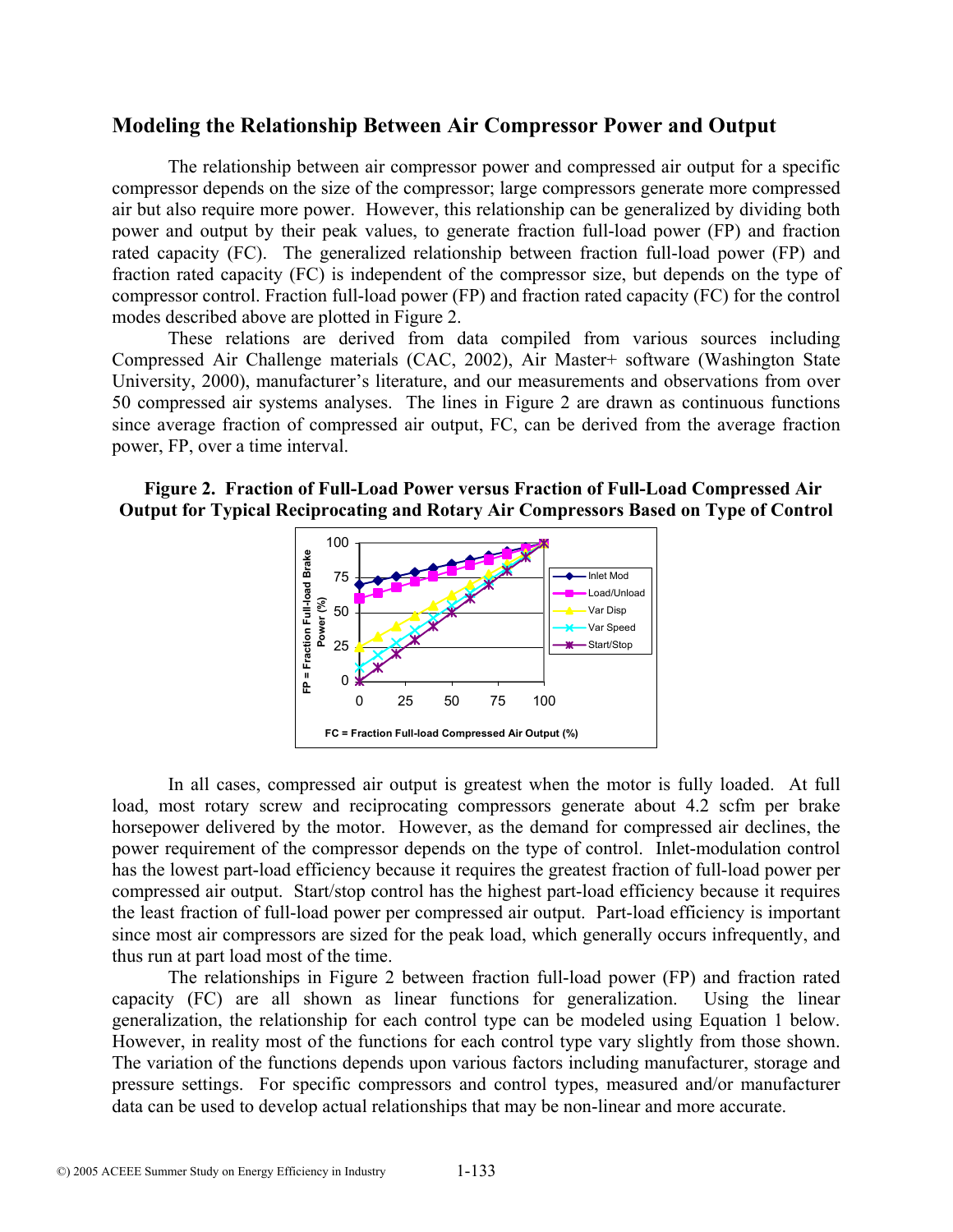$$
FP = FP0 + (1 - FP0) FC
$$
 (1)

where  $FP_0$  is the fraction of full-load power when producing no compressed air. Graphically,  $FP<sub>0</sub>$  is the y-intercept in Figure 2. The normalized power and capacity coefficients in Equation 1 are the actual power and capacity divided by the maximum power and capacity:

$$
FP = P / FLP
$$
\n
$$
FC = C / FLC
$$
\n
$$
FP_0 = P_0 / FLP
$$
\n(2)\n
$$
(3)
$$
\n(3)

where P is the actual power and FLP is the full-load power; C is the actual output capacity and FLC is the full-load output capacity; and  $P_0$  is the power when producing no compressed air.

In many cases, Equation 1 is solved to calculate average compressed air output, C, since the energy use of a compressor is more easily measured than the compressed air output. The values for a compressor's power characteristics,  $P$ ,  $P_0$  and FLP, can typically be determined from the measured power signatures, such as those shown in the previous section. If power at zero capacity,  $P_0$  cannot be determined from the power signature or from manufacturer data, it can be reasonably estimated using the y-intercept values shown in Figure 2 above. If full-load power, FLP, cannot be determined from the power signature or from manufacturer data, it can be reasonably estimated as 105% of the rated motor power. Finally, the full load output capacity of a compressor, FLC, can be obtained from the compressor nameplate or from manufacturer data. If not, it can be reasonably estimated for most rotary and reciprocating compressors as the product of the full-load power, FLP, and 4.2 scfm per horsepower.

# **Estimating Energy Savings in Compressed Air Systems**

The following examples demonstrate the use of Equations 1- 4 to estimate energy savings. Additional examples are presented in Schmidt and Kissock (2004).

#### **Operating in a More Efficient Control Mode**

Many rotary compressors can be set to operate in either load/unload or modulation control. As presented above, the part-load efficiency of load/unload control is much better than modulation control and thus more energy efficient. Furthermore, most compressors with load/unload control also have auto shutoff capabilities. With auto shutoff, the compressor will automatically turn off if it runs unloaded for an adjustable time delay, and turn on again when the pressure reaches the load setting, reducing energy use during periods of low demand.

Unfortunately, we find many non-base loaded compressors set to operate in modulation control or with the auto-shutoff control deactivated. In this section, we show an example of quantifying expected savings from switching from modulation to load/unload control. The general method for calculating savings from changing control modes is to:

- Use measured power data and compressor specifications to determine P,  $P_0$  and FLP
- Calculate FP and  $FP_0$  using Equations 2 and 4
- Calculate the current FC using Equation 1
- Calculate the expected FP using the  $FP_0$  for the improved control mode using Equation 1
- Calculate the expected P for the improved control mode using Equation 2
- Calculate energy savings as the difference between current and expected P.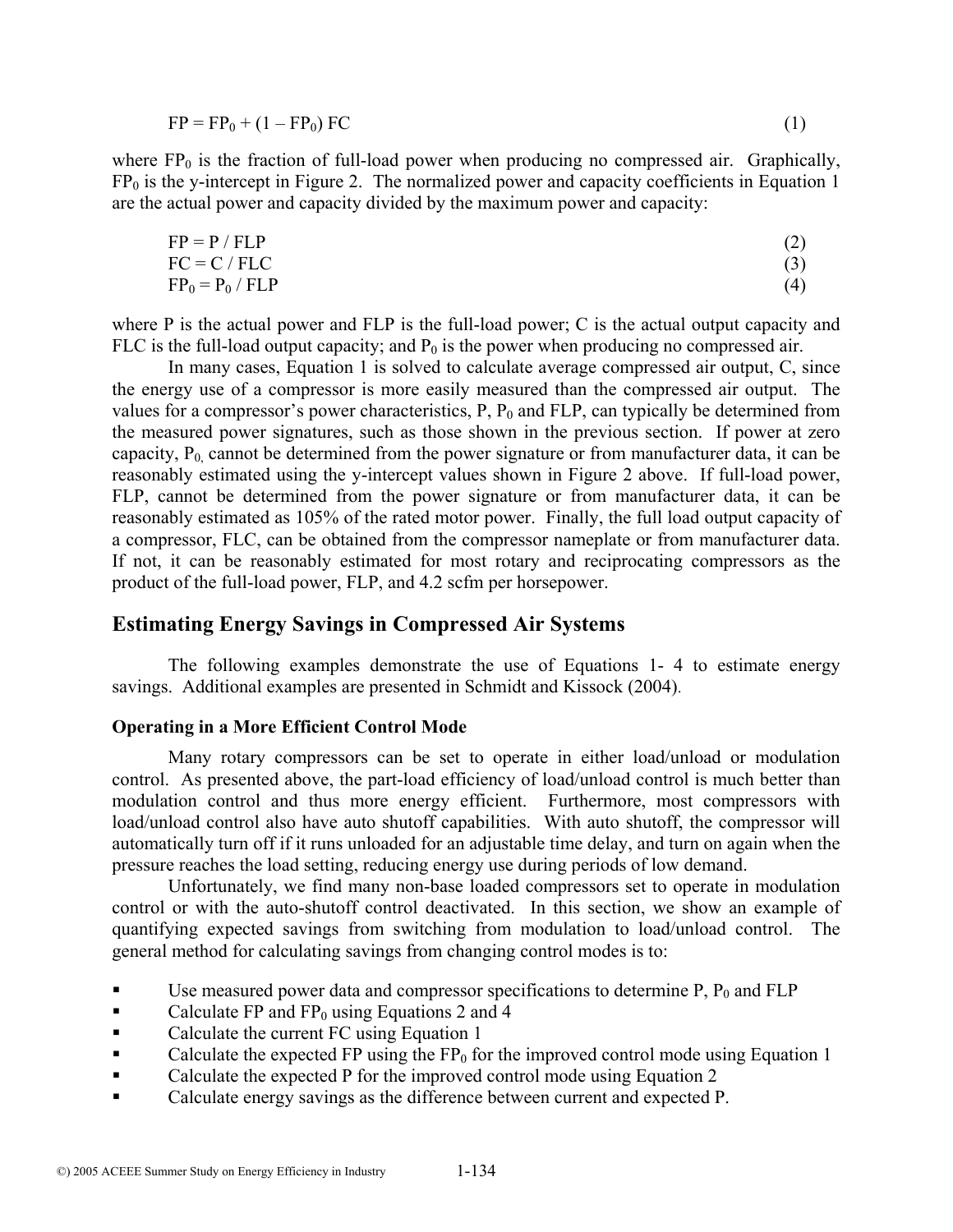A metal forming plant has a single 60-hp rotary compressor operating in modulation control. The average power draw of the compressor, P, was measured to be about 47 kW. Based on the rated full load amps from the compressor nameplate, the full-load power, FLP, was calculated to be 52 kW. The no-load power draw,  $P_0$ , was determined to be 37 kW. From Equation 2, the fraction of full-load power FP is about:

 $FP = P / FLP = 47 kW / 52 kW = 90\%$ 

From Equation 4, the fraction of full-load power at no-load,  $FP_0$ , is about:

 $FP_0 = 37$  kW / 52 kW = 71%

Substituting FP and  $FP_0$  into Equation 1, the average fraction of rated capacity, FC, is about:

 $FC = (0.90 - 0.71) / 0.19 = 65.5\%$ 

Based on previous measurements of this model compressor, the fraction of full-load power when unloaded,  $FP_0$ , is about 55%. Thus, if the compressor were operated in load/unload mode at the same fraction of rated capacity, the expected FP from Equation 1 would be about:

$$
FP2 = 0.55 + (1 - 0.55)^*0.655 = 84.5\%
$$

From Equation 2, the expected average power would be about:

 $P2 = FP2$  x  $FLP = 52$  kW x  $84.5\% = 44$  kW

The compressor operated for about 4,000 hours per year. Thus, the annual electricity savings from switching the compressor from modulation to load/unload control would be about:

 $47 \text{ kW} - 44 \text{ kW} = 3 \text{ kW}$ 3 kW x 4,000 hr/yr = 12,000 kWh/yr

This example shows how operating compressors in load/unload mode can attain significant savings.

#### **Demand Side Reduction**

The method demonstrated above to predict energy savings from switching to a more efficient control can also be used to predict savings from reducing compressed air demand. The general method for calculating savings from reducing compressed air demand is to:

- Use measured power data and compressor specs to determine  $P$ ,  $P_0$ , FLC and FLP
- Calculate FP and  $FP_0$  using Equations 2 and 4.
- Calculate the current FC using Equation 1
- Calculate the current C using Equation 3
- Calculate the expected C after compressed air demand is reduced
- Calculate the expected FC at the reduced C using Equation 3
- Solve for the expected FP at the reduced FC using Equation 1
- Solve for the expected P at the reduced FP using Equation 2
- Calculate energy savings as the difference between current and expected P.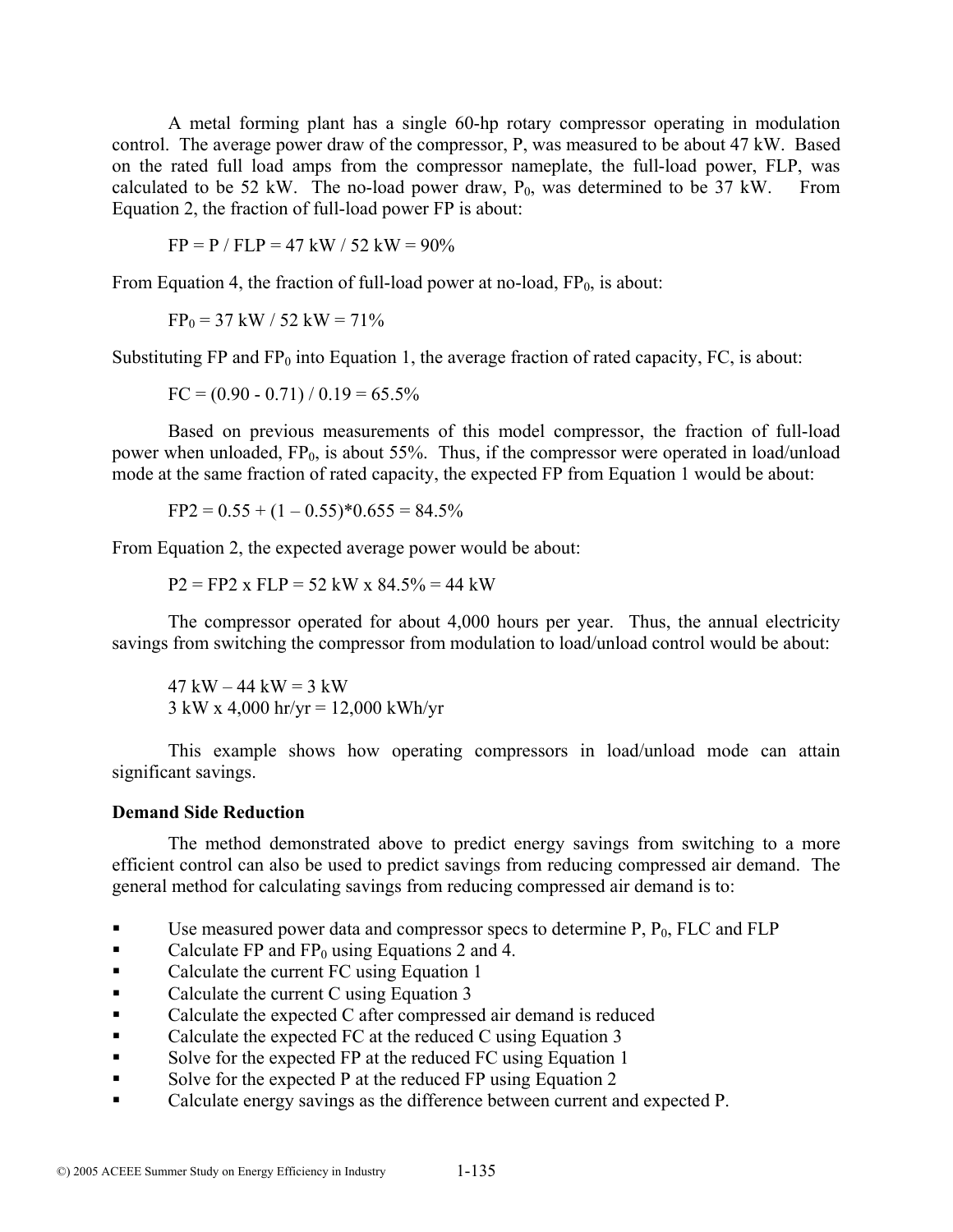To illustrate the importance of the compressor control mode when calculating savings from reducing compressed air demand, consider a continuation of the previous example of the 60-hp compressor in modulation control. The rated full-load capacity, FLC, was 265 scfm. Thus, from Equation 3, the average output of the compressor was about:

 $C = 265$  scfm x  $47\% = 125$  cfm

If the average demand in the plant were reduced by 70 scfm, the average air demand would be reduced to 55 scfm. Substituting into Equation 3, the expected fraction of rated capacity, FC, at which the compressor would then operate would be about:

 $FC = 55$  cfm  $/ 265$  cfm  $= 21\%$ 

Substituting FC into Equation 1, the expected fraction of full-load power at which the compressor would operate FP would be about:

 $FP = 0.71 + (1 - 0.71)^*0.21 = 77\%$ 

Thus, from Equation 2, the expected power at which the compressor would operate if the leaks were fixed would be about:

 $P = 52$  kW x  $77\% = 40$  kW

Thus, the annual electricity savings would be about:

 $47 \text{ kW} - 40 \text{ kW} = 7 \text{ kW}$ 7 kW x 4,000 hr/yr = 28,000 kWh/yr

Similarly, using this method, it can be shown that if the compressor were being operated in load/unload control with  $FP_0 = 55\%$  and the demand were reduced, the electricity savings would be about 42,000 kWh/yr. Therefore, reducing the air demand results in significantly more savings with the compressor operating in load/unload control than in modulation control.

 One of the most common methods of estimating energy savings from demand side reductions neglects the importance of compressor control, and assumes that all energy required to generate the displaced air would be saved. In this case, use of this method would estimate electricity savings to be about:

 $[(70 \text{ cfm} / 4.2 \text{ cfm/hp}) \times 0.75 \text{ kW/hp} / 90\%] \times 4,000 \text{ hr/yr} = 55,555 \text{ kWh/year}$ 

Thus, the simplistic method would overestimate savings by 200% if the compressor runs in modulation mode, and by 130% if the compressor runs in load/unload mode! These examples demonstrate the importance of considering compressor control when quantifying savings from compressed air demand side reductions.

## **Additional Relations for Simulating Air Compressor Performance**

Equations  $1 - 4$  can be incorporated into computer software to speed calculations of results and minimize computational errors. However, the usefulness of the software is greatly extended by including relations for the variation in power consumption with system pressure and the effect of compressed air storage on system pressure. The addition of these relationships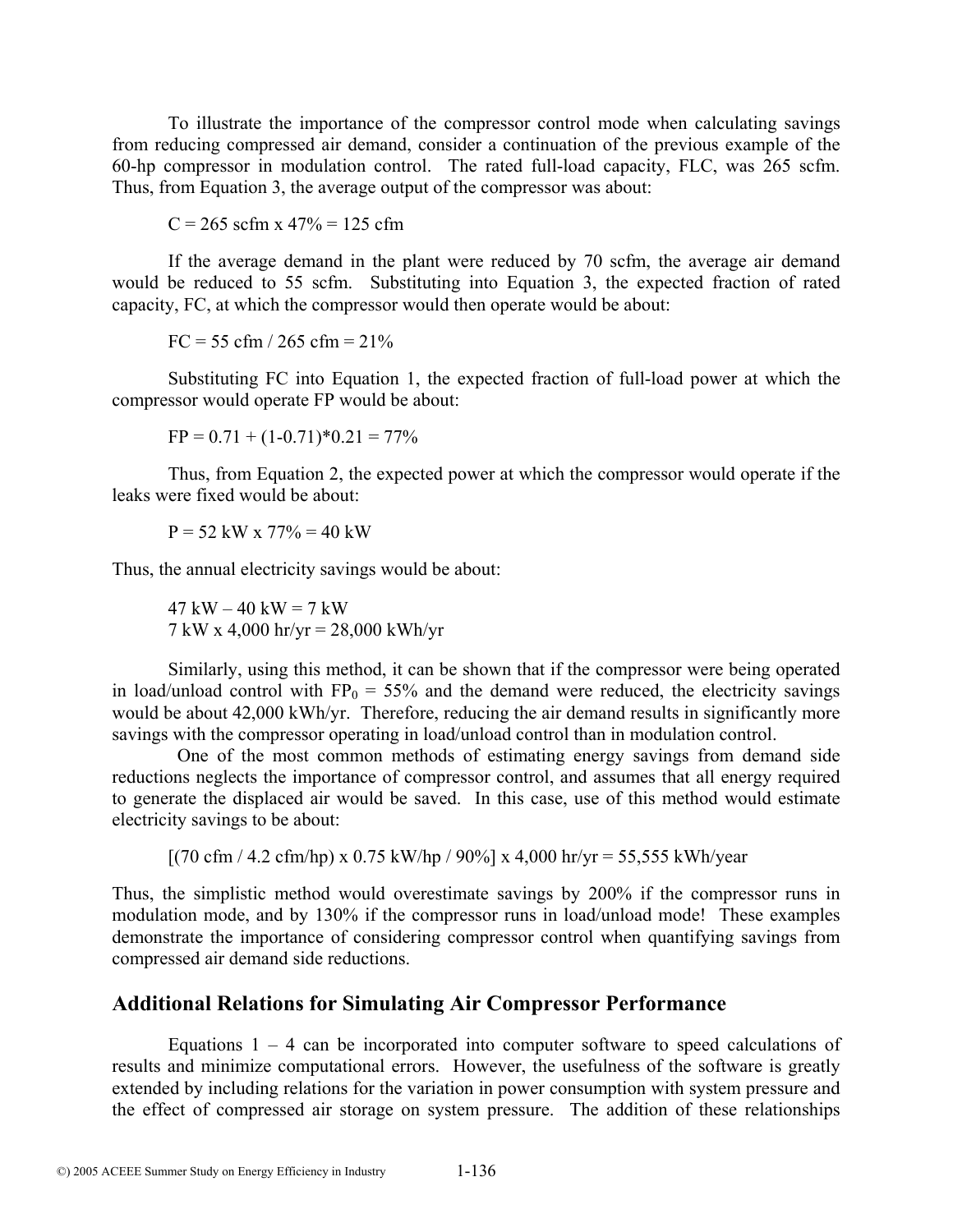enables the software to model the common control modes described previously and include important system variables such as system pressure and the volume of compressed air storage. This section describes the additional relations required for simulating air compressor behavior based on control modes, system pressure and compressed air storage.

#### **Relationship Between Compressor Power and System Pressure**

From an energy balance of an air compressor, the work required to compress air, W, from an entering temperature of  $T_1$  to an exit temperature of  $T_2$ , assuming air is an ideal gas, is:

$$
W = m cp (T2 - T1)
$$
 (6)

For polytropic compression of an ideal gas:

$$
T_2 = T_1 (P_2/P_1)^k \tag{7}
$$

where  $P_1$  and  $P_2$  are the entering and exit pressures respectively, and  $k = 0.2857$  for air. Thus, compressor work can be calculated as:

$$
W = m c_p T_1 [(P_2/P_1)^k - 1]
$$
 (8)

The fractional savings for operating at a reduced average discharge pressure,  $P_{2\text{low}}$ , compared to a high average discharge pressure,  $P_{2high}$ , when the inlet air pressure is  $P_1$  is about:

$$
\text{Fractional Savings} = (\text{W}_{\text{Phigh}} - \text{W}_{\text{Plow}}) / \text{W}_{\text{Phigh}} = \frac{(P_{\text{2high}} / P_1)^{0.286} - (P_{\text{2low}} / P_1)^{0.286}}{(P_{\text{2high}} / P_1)^{0.286} - 1} \tag{9}
$$

These savings should be applied only when the compressor is actually generating compressed air, such as when loaded or in modulation mode. Detailed examples of estimating savings from reducing activation pressures are available at UDIAC (2005).

#### **Relationship Between System Storage And Pressure.**

Air compressors supply compressed air to the distribution system, from which it is delivered to end-uses. The system pressure depends on the volume of air supplied by the compressors, the volume of air demanded by the plant and the fixed volume of the compressed air system; storage and distribution. A first order model of this relationship is developed below. The model excludes the effect of pressure drop through the dryer and due to friction.

From the ideal gas law, the mass of air, m, enclosed in a volume, V, can be written as:

$$
m = P V / (R T) \tag{10}
$$

where the P is the air pressure, T is the air temperature, and R is the gas constant for air.

The volume flow rates of air from the compressor and to the plant are Vc and Vp respectively. Similarly, the mass flow rates of air from the compressor and to the plant are mc and mp respectively. The volume of compressed air storage is Vs. A mass balance on the compressed air distribution system, where t is time, is:

$$
mc - mp = \delta m / \delta t = \delta (P V / R T) / \delta t
$$
\n(11)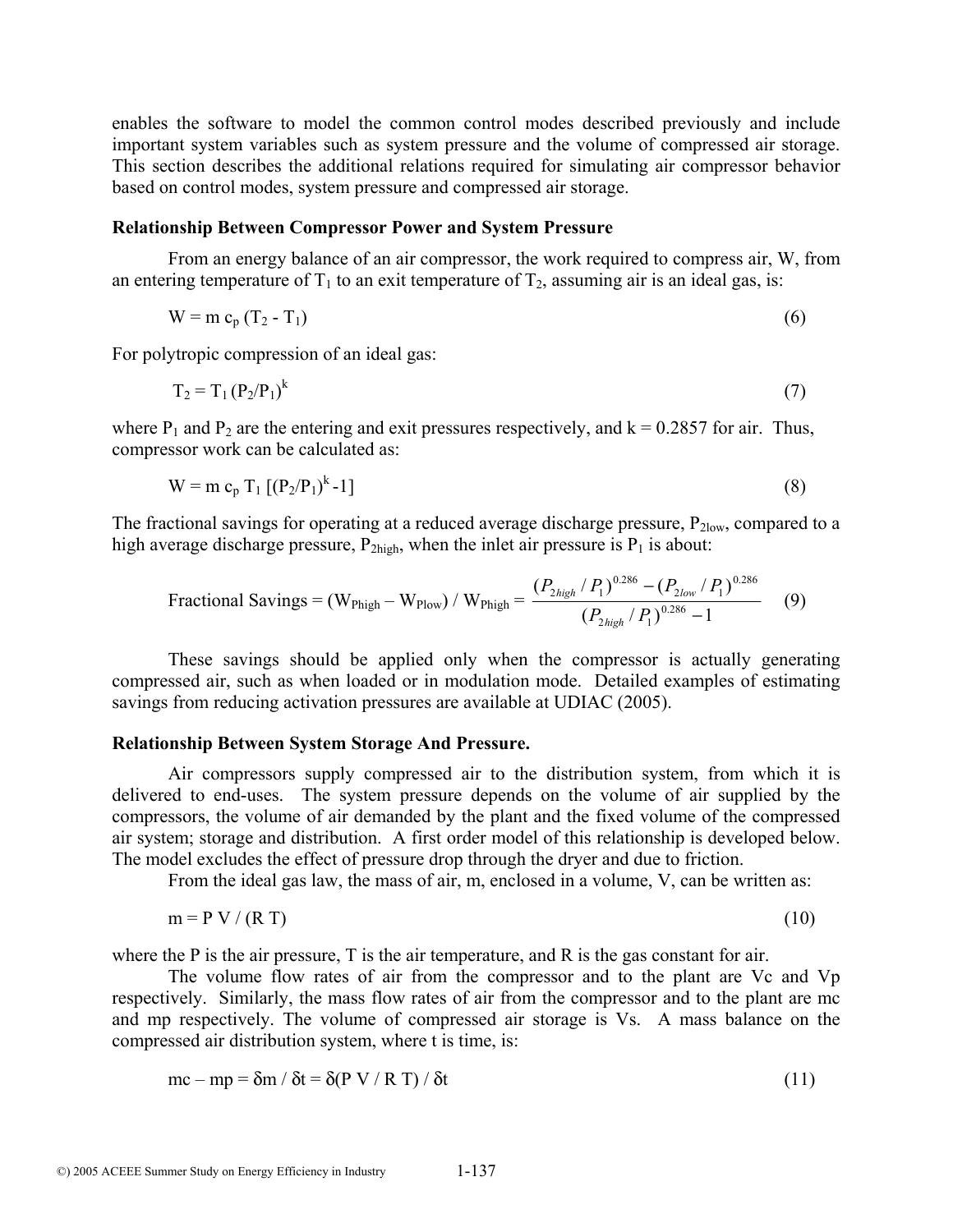Assuming the compressed air system is isothermal and the changes happen over a finite time interval, ∆t, Equation 11 can be simplified to:

$$
(V \rho)c - (V \rho)p = (P^+ - P) Vs / (R T \Delta t)
$$
\n(12)

where  $\rho$  is the density of air and P and  $P^+$  are the pressures at the beginning and end of the time interval respectively. When the volume flow rates are measured in terms of standard conditions (i.e. scfm), the air density is also taken at standard atmospheric conditions. Thus, the pressure at the end of a time interval,  $P^+$ , with varying volume flow rates from the compressor and to the plant, can be written as:

$$
P^+ = P + (Vc - Vp) \rho \Delta t R T / Vs
$$
\n(13)

Equation 13 is useful for simulating air compressor performance, since air compressor output, Vc, is typically controlled based on the system pressure P. Thus, a control algorithm for on/off and load/unload control modes can be written such that the compressor generates the full rated capacity of compressed air output to raise the pressure from the lower and upper activation pressures. The compressor would generate no compressed air output as the pressure falls back to the lower activation pressure. Similarly, an algorithm for modulation and variable speed control modes can be written to maintain system pressure between the lower and upper activation pressures, Pl and Ph respectively using a variant of proportional control. To do so, the compressed air output depends on system pressure, P, such that the compressed air output is the product of the full rated capacity and Fc, where Fc is defined as:

$$
Fc = 1 - (P - Pl) / (Ph - Pl)
$$
 (14)

#### **Simulating Air Compressor Performance**

Equations  $1 - 4$ , 9, 13 and 14 have been incorporated into new, public-domain computer software to simulate air compressor performance. The software, AirSim (Kissock, 2003), is useful for estimate savings from proposed energy conservation retrofits. AirSim is designed so that software output can be visually calibrated to measured energy consumption and/or pressure data. Once calibrated, system parameters can be changed to simulate expected compressor performance under various conditions, and savings can be estimated as the difference between current and expected compressor energy use. The use of the AirSim is thus analogous to the use of building energy simulation software for estimating retrofit savings in buildings.

A primary difference between AirSim and the popular Air Master+ software (Washington State University, 2000) is the data time interval for simulation. AirSim allows the user to define a time interval appropriate for the system being considered, where AirMaster+ operates on a fixed time interval of one hour. Thus, in AirSim, the data time interval can be defined short enough to model actual load/unload or modulation events, which typically occur on the order of seconds or minutes. This feature makes calibration easy, allows the user to develop a better understanding of the dynamic behavior of the system, and allows AirSim to consider savings opportunities, such as auto shutoff, which cannot be modeled using AirMaster+. To demonstrate the use of AirSim, consider the following case study example. Several other examples of the use of AirSim to estimate savings from changing control modes, reducing system pressure, reducing compressed air demand are available at UD-IAC (2005).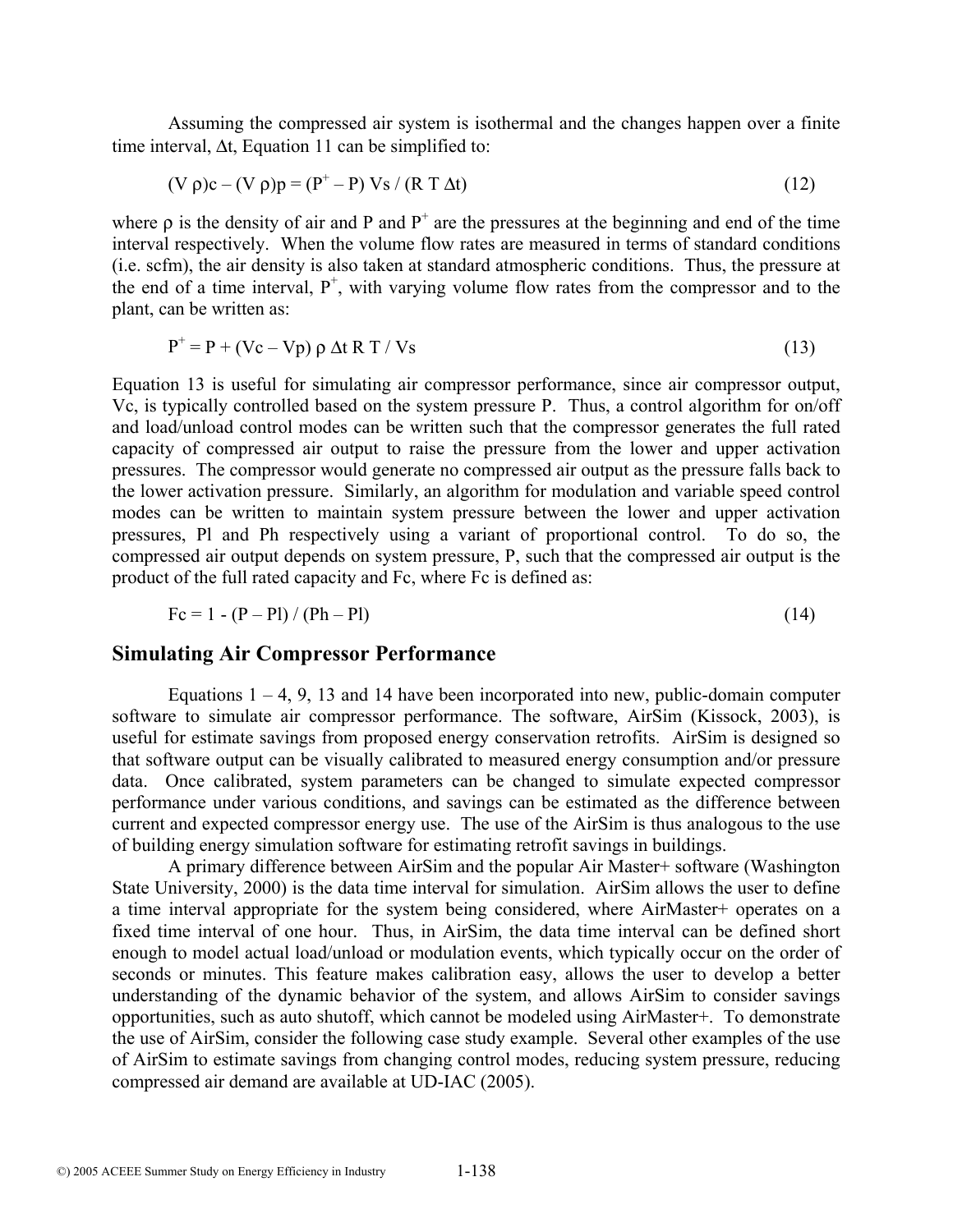Four 30-hp rotary-screw air compressors provided compressed air for a plant. The compressors were set to operate in load/unload control with the activation pressures staged so that three of the compressors were base loaded and one ran as the lag compressor. The activation pressures on the lag compressor were 85 psig and 92 psig. Figure 3 shows the measured current draw of the 30-hp lag compressor over a time interval of about 55 minutes. The compressor alternates between loaded, unloaded and auto-shutoff. When unloaded, the compressor draws about 50% of full-load power, and when loaded draws about 117% of rated motor power. The compressor enters auto-shutoff when unloaded for more than 2.5 minutes. The average power draw over this interval was 17 kW. The short cycle times indicate relatively little storage capacity in the compressed air distribution system. Thus, we recommended installing a 500 gallon receiver tank to increase the storage in the compressed air system. This would enable the compressor to run in auto-shutoff mode more often, thereby reducing energy use.

**Figure 3. Current Draw of a 30-hp Lag Compressor Operating in Load/Unload Control with Auto-Shutoff Activated** 



To estimate the expected savings, we simulated the performance of the lag compressor and calibrated it to the measured current draw using AirSim. The AirSim input screen is shown in Figure 4. The input screen allows the user to define the values of the key system parameters identified in this paper, and to select the most appropriate output for calibration.

| <b>Input Data</b>                                                                     |                  |                                                                         |                                                        |                                  |
|---------------------------------------------------------------------------------------|------------------|-------------------------------------------------------------------------|--------------------------------------------------------|----------------------------------|
| Compressor<br>Rated power [hp]<br>Nominal motor efficiency<br>Voltage [V]<br>Controls | 30<br>0.9<br>480 | Max output (scfm/hp)<br>Nominal power factor                            | Volume storage [gal] [7.48 gal/ft3]                    | 4.2<br>0.85<br>350               |
| Type<br>C Load/Unload<br>Modulate, VSD or Multistage                                  |                  | Automatic shutoff<br>C Disabled<br>C Enabled<br>Shutoff delay [min]     |                                                        | 2.5                              |
| Minimum pressure (psig)<br>Maximum pressure (psig)                                    | 85<br>92         | Fraction brake power at no output<br>Fraction rated power at max output |                                                        | .5<br>1.17                       |
| Plant Air Demand<br>C Constant plant air demand                                       |                  |                                                                         |                                                        | ← Variable plant air demand      |
| Constant plant air demand [scfm]                                                      | 100              | From                                                                    | Percent Simulation<br>Interval<br>0 <sup>2</sup><br>30 | Plant air demand<br>[scfm]<br>40 |
| Simulation interval (minutes)                                                         | 55               | to<br>to<br>to                                                          | 47<br>75                                               | 8<br>40                          |
| C Show Current [A] G Show Power [kW]                                                  |                  | to                                                                      | 100%<br><br>ΩK                                         | 40<br>Cancel                     |

# **Figure 4. AirSim Input Screen**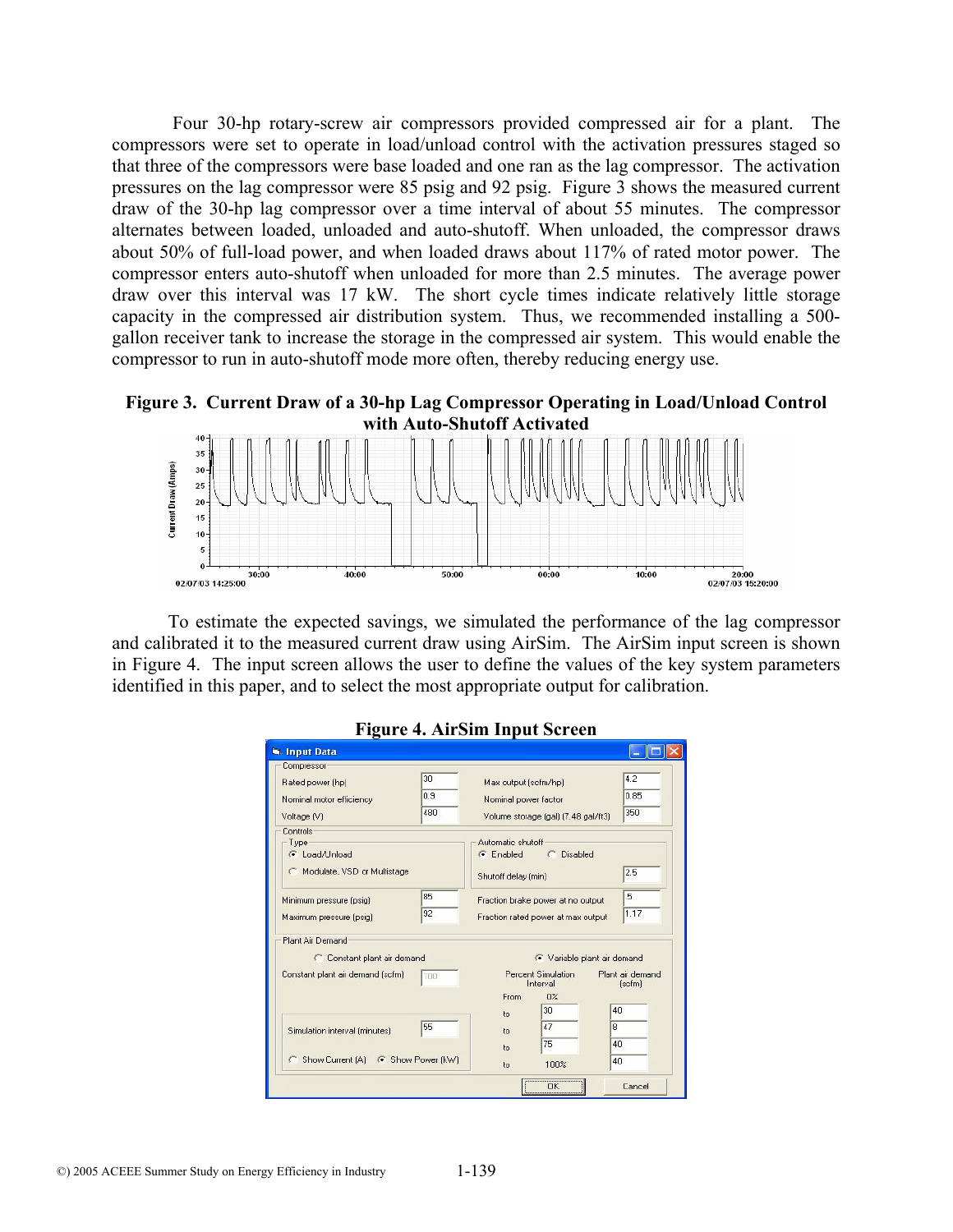The simulated current draw and system air pressure for the baseline condition are shown in the Figure 5. The simulation results compare well to the measured data. The compressor draws about 40 A when loaded, 20 A when unloaded, and runs in auto-shut off mode for a few minutes during the middle of the period. The average simulated power draw of the interval is 17.0 kW, which is the same as the average measured current draw.



**Figure 5. Baseline Simulated Current Draw and System Air Pressure** 

Next, compressor performance was simulated with an additional 500 gallons of storage. The simulated current draw and system pressure are shown in the Figure 6. The results indicate that adding storage would allow the compressor to run unloaded longer and shut off longer, reducing energy use while delivering the same amount of compressed air.



#### **Figure 6. Expected Current Draw and System Pressure After Adding 500 Gallons of Storage**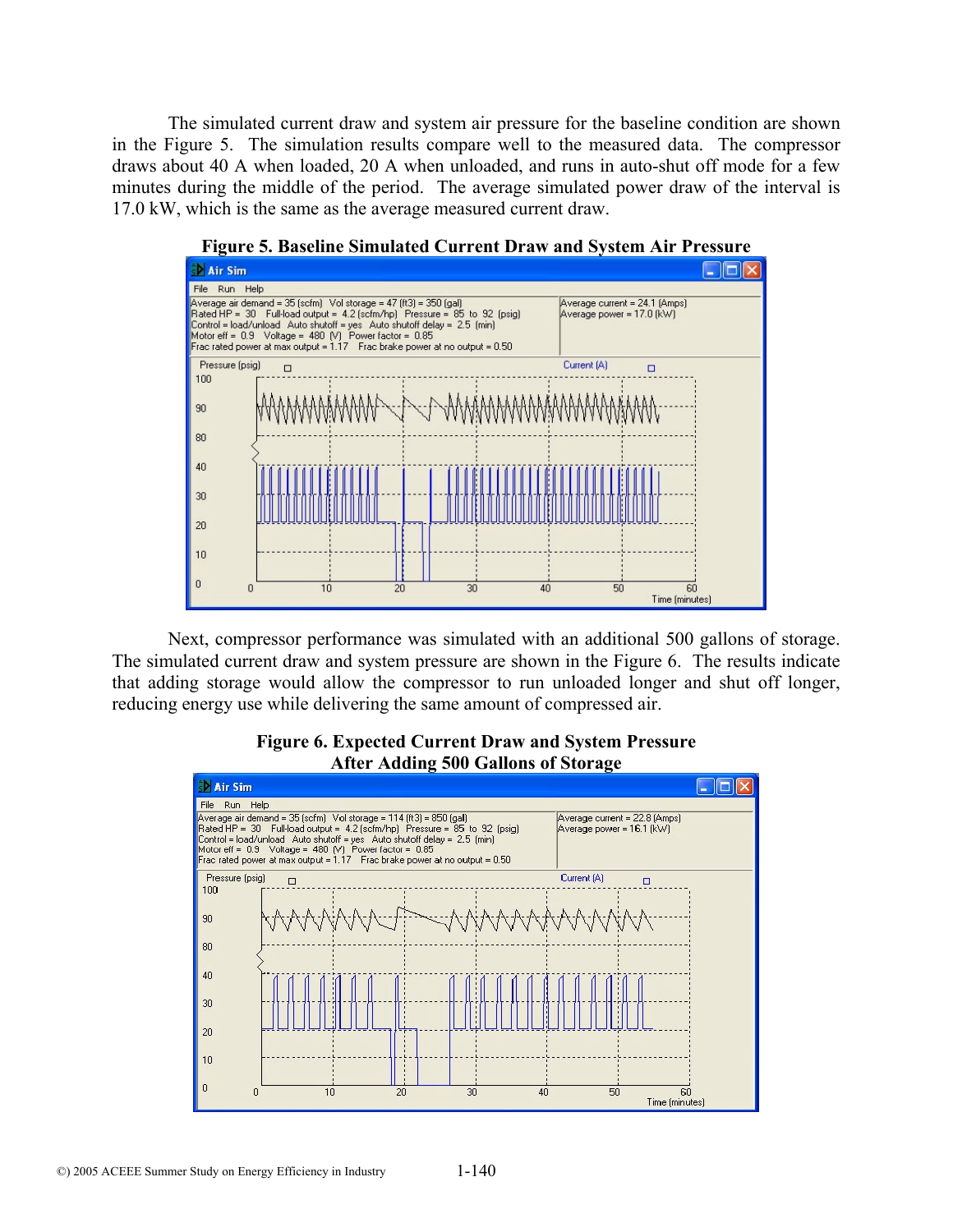The average expected power draw with increased storage is 16.1 kW. Assuming the loading in Figure 3 is typical, the energy savings from adding storage would be about:

 $(17.0 \text{ kW} - 16.1 \text{ kW}) \times 8,400 \text{ hours/year} = 7,560 \text{ kWh/year}$ 

The length of each load/unload cycle could be further increased if the activation pressures were set to allow a wider pressure band. The simulated current draw and system air pressure with an additional 500 gallons of storage, and activation pressures set at 82 psig and 95 psig are shown in the Figure 7. The results indicate that increasing the pressure band would allow the compressor to auto shutoff even more frequently. In this case, the average expected power draw with increased storage drops to 14.5 kW, and expected annual energy savings would approximately triple to about:

 $(17.0 \text{ kW} - 14.5 \text{ kW}) \times 8,400 \text{ hours/year} = 21,000 \text{ kWh/year}$ 

#### **Figure 7. Expected Current Draw and System Air Pressure after Adding 500 Gallons of Storage and Increasing the Pressure Band to 82 psig and 95 psig**



#### **Conclusions and Future Directions**

This paper describes techniques for modeling and simulation of air compressor energy use to estimate savings from energy conservation retrofits including controls and demand-side air use reductions. The method was developed to use measured power consumption and air compressor specifications as the primary inputs, since it is generally easier to measure air compressor power consumption than compressed air consumption. The methods developed here were derived from measured system performance data and fundamental thermodynamics. Thus, they are reasonably accurate for characterizing the behavior of most systems.

However, the methods do not include secondary effects such as pressure drop through dryers and from friction. Future work will incorporate these effects. Future work will also add additional control options such as auto-dual control, and refine current control options. For example, the relationship between power and capacity becomes non-linear for VSD compressors operating at very low loads. Furthermore, AirSim is currently based on functions for each